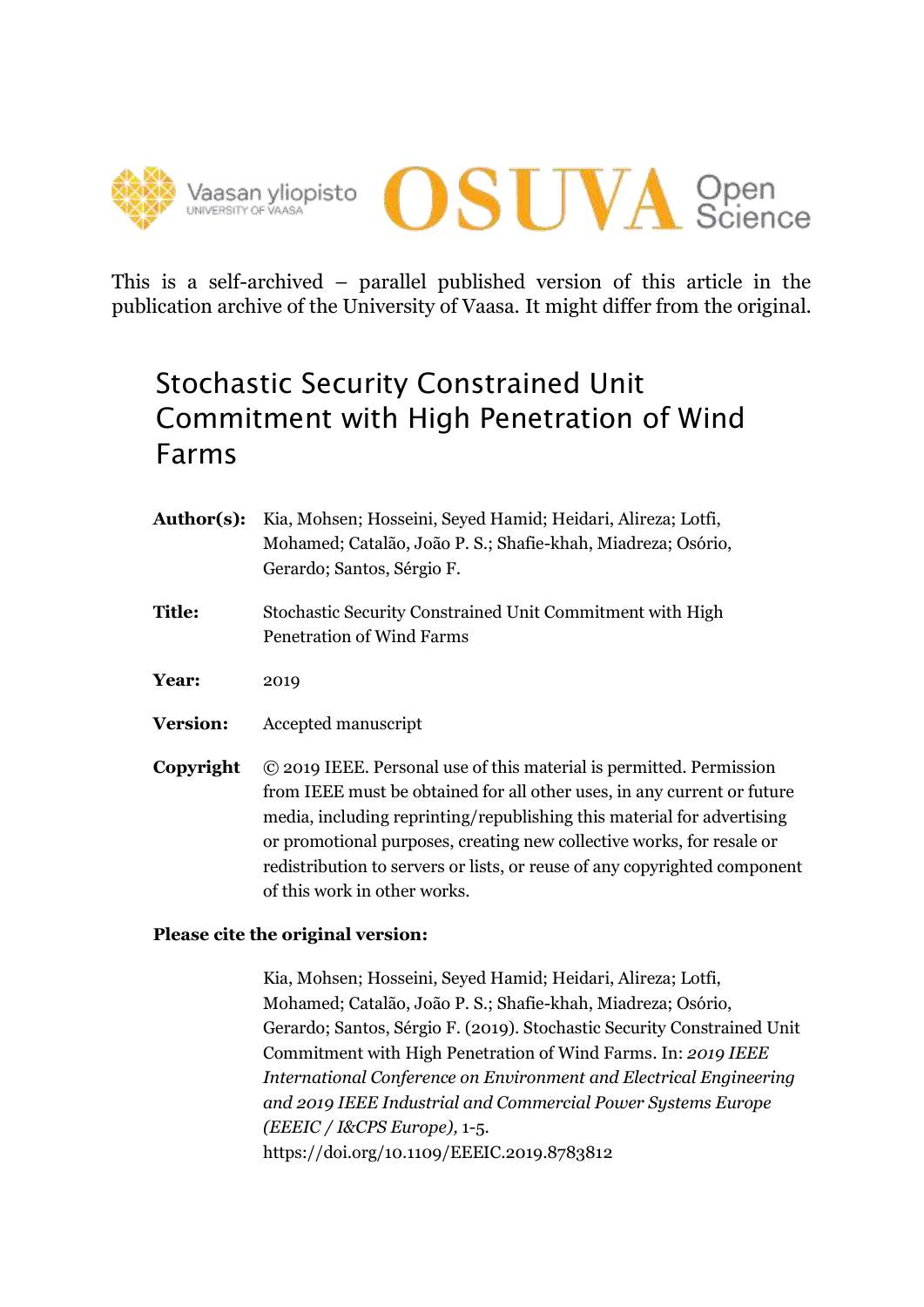# Stochastic Security Constrained Unit Commitment with High Penetration of Wind Farms

Mohsen Kia Pardis Branch, Islamic Azad University Tehran, Iran mohsenkia@pardisiau.ac.ir

Mohamed Lotfi, João P. S. Catalão FEUP and INESC TEC Porto, Portugal mohd.f.lotfi@gmail.com; catalao@fe.up.pt

Seyed Hamid Hosseini Sharif University of Technology Tehran, Iran hosseini@sharif.ir

Miadreza Shafie-khah University of Vaasa Vaasa, Finland miadreza@gmail.com

*Abstract***— Secure and reliable operation is one of the main challenges in restructured power systems. Wind energy has been gaining increasing global attention as a clean and economic energy source, despite the operational challenges its intermittency brings. In this study, we present a formulation for electricity and reserve market clearance in the presence of wind farms. Uncertainties associated with generation and line outages are modeled as different system scenarios. The formulation incorporates the cost of different scenarios in a two-stage shortterm (24-hours) clearing process, also considering different types of reserve. The model is then linearized in order to be compatible with standard mixed-integer linear programming solvers, aiming at solving the security constrained unit-commitment problem using as few variables and optimization constraints as possible. As shown, this will expedite the solution of the optimization problem. The model is validated by testing it on a case study based on the IEEE RTS1, for which results are presented and discussed.**

*Keywords— Security-constrained unit commitment, market clearing, reserves, wind energy.* 

#### **NOMENCLATURE**

#### *Indices and variables:*

- *i* Index for units
- *ILS* Involuntarily load shedding
- *j* Index of bus number *lg* Loss of generation
- *ll* Loss of load
- 
- *msf* Index for segment of piecewise linear cost function
- $p_d$  Load demand of bus
- $p_g$  **Real power generation of each unit**
- *P*<sub>non-wind</sub> Total output power of non-wind units
- *p*<sub>*wp*</sub> Wind farm output power
- $R_g^{\mu \nu}$  Up-going reserve (generation)
- $R_g^{dn}$  Down-going reserve (generation)
- $R_d^{\mu\nu}$  Up-going reserve (demand)
- $R_d^{dn}$  Down-going reserve (demand)
- *s* Index of scenario number
- *sl* Slopes' segment for piecewise linear cost function
- *t* Index of time
- *u* Unit state indicator (1 denotes unit is on)
- *y* On state indicator
- *z* Off state indicator
- $\pi$  Probability of each scenario

#### *Matrices and vectors:*

- *B* DC load flow matrix
- *BG* Bus-generator incidence matrix
- max *f* Vector of lines maximum capacity

Alireza Heidari The University of New South Wales Sydney, Australia alireza.heidari@unsw.edu.au

Gerardo Osório, Sérgio F. Santos C-MAST/UBI Covilhã, Portugal gjosilva@gmail.com; sdfsantos@gmail.com

- *GSF* Matrix of generation shift factors
- *LMP* Vector of locational marginal prices
- *outg* Units outage vector
- *PG* Generation power vector
- *PD* Demand power vector
- *RG* Vector of generation side reserves
- *RD* Vector of demand side reserves

#### *Parameters:*

- *Nd* Number of buses
- *Ng* Number of units
- *Nl* Number of lines
- *Ns* Number of scenarios
- *Qg* Generation side offered reserve price
- *Qd* Demand side offered reserve price
- *Qwp* Wind power price
- *SDC* Shut-down cost of each unit
- *SUC* Start-up cost of each unit

#### I. INTRODUCTION

Economic aspects of power systems have become an important issue in power engineering research after power systems restructuring. Various strategies have been proposed to minimize energy production costs, among which are Unit Commitment (UC) and economic load dispatch, which aim to provide customers with high quality electrical power in economic and secure conditions [1]. Economic performance of power systems is also an important concern of independent system operators (ISO). Various up and down reserves on generator side and probably demand side should be considered to protect system reliability in case of loss of units or other equipment. Secure operation is among the biggest challenges in modern power systems for independent system operators (ISO) [2], which face various burdens regarding security and reliability such as providing system reserve [3].

Various solution approaches for the UC problem exist. Those are generally categorized into three types: numerical, heuristic, and combinational approaches. Heuristic methods always reach sub-optimal solutions [4] while Numerical ones such as dynamic programming and Lagrange relaxation obtain final solutions closer to global optima [5].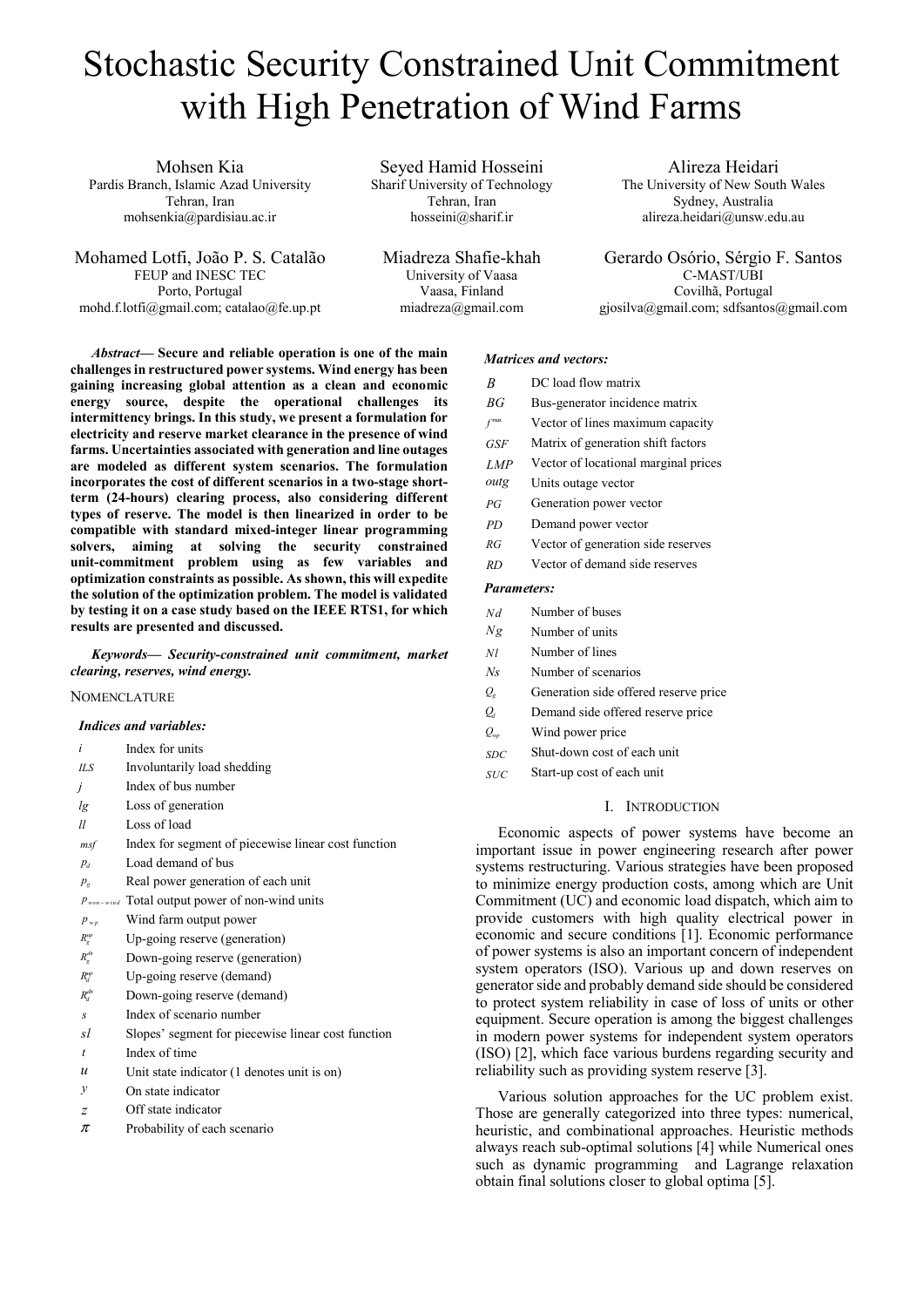It is standard practice for ISOs to resolve the UC problem taking into account day-ahead security constraints [6], such as limits on: generation, reserves, up and down times (MUT/MDT), ramp-ups and ramp-downs, line flows, and power balance [7]. The nature of this security-constrained unit-commitment (SCUC) problem is a non-linear, nonconvex, and mixed-integer one [8]. A comparison between Lagrange relaxation and MIP-based methods was performed in [9]. In [10], a Benders decomposition framework was proposed in order to clear both energy and ancillary service markets.

To deal with rising concerns over environmental preservation and energy security, a widespread renewable energy sources is wind [11]. European countries have already raised the penetration level of wind power to make provide between 5% and 20% of their annual demand. Meanwhile, the United States, aims at reaching 20% by the 2030 [12]. Higher penetration levels of wind power plants increase the system uncertainty which increases risks in the system and decreases system reliability [13].

In [14], a stochastic model was presented to solve for UC in the presence of wind resources. Reference [15] proposed a two-stage method to determine requirements for reserves, in systems with a high level of wind power penetration. Network constraints, in addition to load shedding and spillage costs, were included in the model.

In [16], artificial intelligence (namely neural network) approaches for forecasting wind power were used to integrate of wind resources into day-ahead UC. SCUC was presented in [17], with line flow limits, and solved using an enhanced "imperialist competitive algorithm", in which a priority list was used to define the initial state. In [18], three meta-heuristic approaches were employed find the optimal UC schedule for a large-scale system.

A robust framework based on the information-gap decision theory technique is presented in [19] to solve the SCUC, which was formulated for the hourly day-ahead scheduling problem based on a mixed-integer linear programming (MILP) model. The incorporation of the transmission system security criteria (e.g., N-1) would result in a different solution for the generation scheduling solution. A SCUC formulation with an N-1 criterion was described in [20], based on the iterative methodology considering line outage distribution factors.

In [21], an analysis of the market-clearing formulation with a stochastic security model using mixed-integer linear programming techniques was presented. Economic load dispatch and UC in the presence of wind generators were discussed in [22]. The effects of wind farms on SCUC program is studied in [23]. A stochastic model was proposed in [24] for the UC program considering wind generation uncertainties.

A SCUC stochastic algorithm in [25] was demonstrated the capability of obtaining an efficient and fast solution for the case of a large-scale system. The stochastic model was employed to consider wind power uncertainties. The model is decomposed to three major sub-problems: 1) the UC problem; 2) the hourly DC optimal power flow (DC-OPF) problem, and finally 3) the constraints, which model the interaction between the UC and OPF problems. In [27], a fully adaptive two-stage UC formulation considering dispatchable wind generation was presented, using single-level MIP.

In this paper, we introduce a new formulation based on two-stage SCUC optimization, which considers a cost of occurrence for each scenario used to account for uncertainties of wind generation and loss of lines and generators. The contributions of this work are as follows:

- SCUC optimization considering uncertainties is proposed. In this framework, the SCUC with wind power is divided in: a 1) Master problem and a 2) Sub-problem.
- Considering a model of generation units and transmission lines outages. The uncertainties associated with the output of wind farms, generators and line outages are modeled in different system scenarios.
- An examination of the impacts of wind power penetration.
- An investigation of the impact of contingencies in SCUC using MIP optimization.

Section II of this manuscript discusses the objective function and problem constraints. The proposed solving algorithm is presented in Section III. Section IV demonstrated the application of the proposed method to a test system. Finally, conclusions are listed in section V.

#### II. SCUC FORMULATION

This paper uses the formulation presented in [15] with some modifications. The part of the objective function where a proper reserve is calculated for each unit in different wind scenarios, is replaced with the formulation presented in [28] and additional constraints are ignored. Including the wind farm into the formulation of [28], a new formulation is also presented to consider the cost of each scenario.

#### *A. Objective function and constraints*

The total cost of energy and reserves for certain time horizon, selected by the ISO, is considered as the objective function. Energy cost depends on the output power of units and system reserves; the ISO wants to minimize this cost. This cost function is shown in (1).

*Obj* =

$$
\sum_{r=1}^{T} \sum_{i=1}^{N_{\mathcal{B}}} \sum_{i=1}^{T} \sum_{j=1}^{N_{\mathcal{B}}} \sum_{j=1}^{N_{\mathcal{B}}(i, msf) \times p(i, t, msf)} \left\{ \sum_{r=1}^{N_{\mathcal{B}}} +y(i, t) \times SUC(i) + z(i, t) \times SDC(i) + z(i, t) \times R_g^{dn}(i, t) \right\}
$$
\n
$$
+ \sum_{j=1}^{N_{\mathcal{B}}} Q_d^{up}(j, t) \times R_d^{up}(j, t) + Q_d^{dn}(j, t) \times R_d^{dn}(j, t)
$$
\n
$$
+ \sum_{s=1}^{N_{\mathcal{B}}} \sum_{r=1}^{T} \sum_{j=1}^{N_{\mathcal{B}}} \left\{ \left[ S_s(j, t) - W_s(j, t) \right] \times LMP(j, t) \times \right.
$$
\n
$$
+ \sum_{s=1}^{N_{\mathcal{B}}} \pi_s \sum_{t=1}^{T} \sum_{j=1}^{N_{\mathcal{B}}} \left\{ \left| \begin{cases} B_s(t) \times \delta_s(t) - p_d(j, t) + p_{wp,s}(t) \\ -outg_s(t) \times BG_s \times p_g(i, t) \end{cases} \right| + p_{wp,s}(t) \times Q_{wp}(t) \right\}
$$
\n(1)

The cost function is linearized. The reserve offers are available. Also, start-up and shut-down costs of units are considered.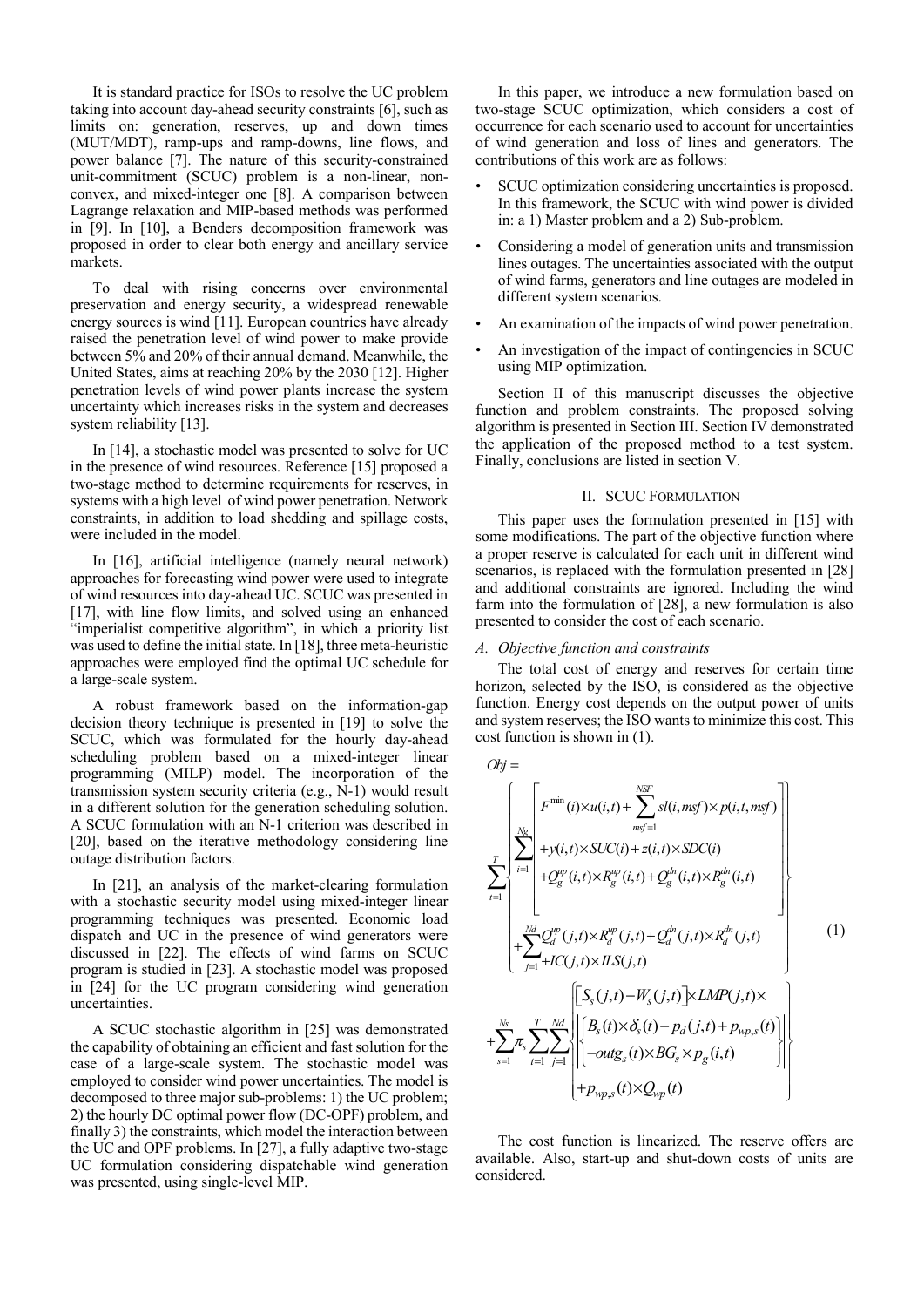The goal is to minimize operation cost of generating units through determining UC scheduling and units' output power, considering limitations of units, network, and wind scenarios. The first line of the objective function is the offered price of units; cost function of thermal units which is considered linear here [29]. The second line is start-up cost and shut-down cost of units. The third line represents cost of up and down going reserves on generation side. The fourth line is up and down going reserves on demand side and the fifth line represents value of loss of load. The other parts of the objective function represent the costs proposed in this paper which are the costs related to each scenario, i.e., the reserve costs applied in each scenario. W and S are determined through the bus type determination subroutine. For each bus and each scenario, S minus W can be 1 or -1, where 1 represents the need for upgoing reserve and the generator must receive cost of the rise in its generation or load decrement cost must be returned to the consumer and should be added to the total cost; -1 represents need for down-going reserve which means that the generator must receive less for decrement in its generation or the consumer must pay more for the rise in its consumption and it should be subtracted from the total cost [30]. The last line is the cost of wind farm power generation, in case it is considered (in this paper, wind farm power generation cost is not considered).

It is assumed in this paper, like [15], that wind generators do not take part in energy market competition and whole output power of the wind farm is utilized.

The constraints of the SCUC problem include [28]:

- Min/max output power of each unit
- Ramping up/down constraints
- MUT/MDT of each unit
- Upper limits of various types of reserves
- DC power flow constraints
- Security constraints (critical contingencies)

#### *B. Bus determination subroutine after a contingency*

This paper uses the bus determination subroutine proposed in [28] with some modifications. The main difference is that calculations related to wind farms are added to the formulation as shown in (2) and (3). After a contingency, in an effort to keep the system safe, system busses are divided into two types. Busses of type 1 are the ones on which power generation increment and power consumption decrement help the operator to prevent load loss. On the other hand, there are busses of type 2 on which power generation decrement and power consumption increment are useful to prevent load loss. An algorithm is presented in this section, which determines type of each bus in each scenario. As discussed before, this subroutine is used to obtain a network model with fewer constraints and solves the SCUC. The objective function in each time span is shown in (2), which has two parameters for each bus; the first one is the amount of loss of load and the second one is the loss of generation in each scenario.

$$
\sum_{j=1}^{n} [ll_s^2(j,t) + l g_s^2(j,t)]
$$
\n(2)

In this step, optimization of each contingency is performed based on unit states and dispatch values which were calculated in the master problem as the system operating point, to establish the type of network buses.

The constraints considered in this step are power balance constraint (3) and maximum power transmission through network lines (4).

$$
\sum_{i=1}^{Ng} [p_g(i, t) \times outg_{s(Ng \times 1)}(t)] + p_{wp,s}(t)
$$
\n
$$
= \sum_{j=1}^{Nd} [p_d(j, t) - l_s(j, t) + l g_s(j, t)] \quad \forall t, s
$$
\n
$$
GSFK(s) \times \begin{bmatrix} (outg_{s(Ng \times 1)}(t) \times p_g(i, t)) \\ + p_{wp,s}(t) - p_d(j, t) \\ + l l_s(j, t, s) - l g_s(j, t) \end{bmatrix} \leq f_s^{\max}(l)
$$
\n
$$
W_s(j, t) = 1 \quad \text{if} \quad l l_s(j, t) < 0
$$
\n
$$
W_s(j, t) = 0 \quad \text{if} \quad l l_s(j, t) \geq 0
$$
\n
$$
S_s(j, t) = not(W_s(j, t))
$$
\n(5)

If  $W_s(j,t)=0$  then the bus belongs to type 1, otherwise it belongs to the second type of busses that determining type of busses in each iteration.

#### *C. Scenarios of generation*

To generate scenarios based on Monte-Carlo simulations, the algorithm proposed in [28] is used in this paper. A large number of scenarios is generated in order to precisely rebuild the intended distributed function. First, the selected statistical distribution is divided into Nseg segments (five segments here,  $I_1$  to  $I_5$  in Fig. 1). Also, output power of the wind farm is assumed to be modeled with a normal distribution; where  $\mu$  is mean value of the predicted wind and  $\sigma$  is the standard deviation. Monte Carlo simulation method is used to generate several wind scenarios. Wind power in each scenario is determined randomly, based on the predicted value (mean value) of the wind power. The fast forward method is employed to decrease the number of scenarios by combining them to obtain a reduced number of scenarios by which the relative distance from the original ones is less than 10% [31].

#### III. SOLUTION ALGORITHM

The SCUC problem is divided in two sub-problems in which the UC problem with wind farms is represented by the objective function in Eq. (1) and its constraints.

- Bus type determination subroutine: sub-problem 1.
- Constraint checking subroutine for different scenarios: sub-problem 2.



Fig. 1. Dividing normal distribution into five segments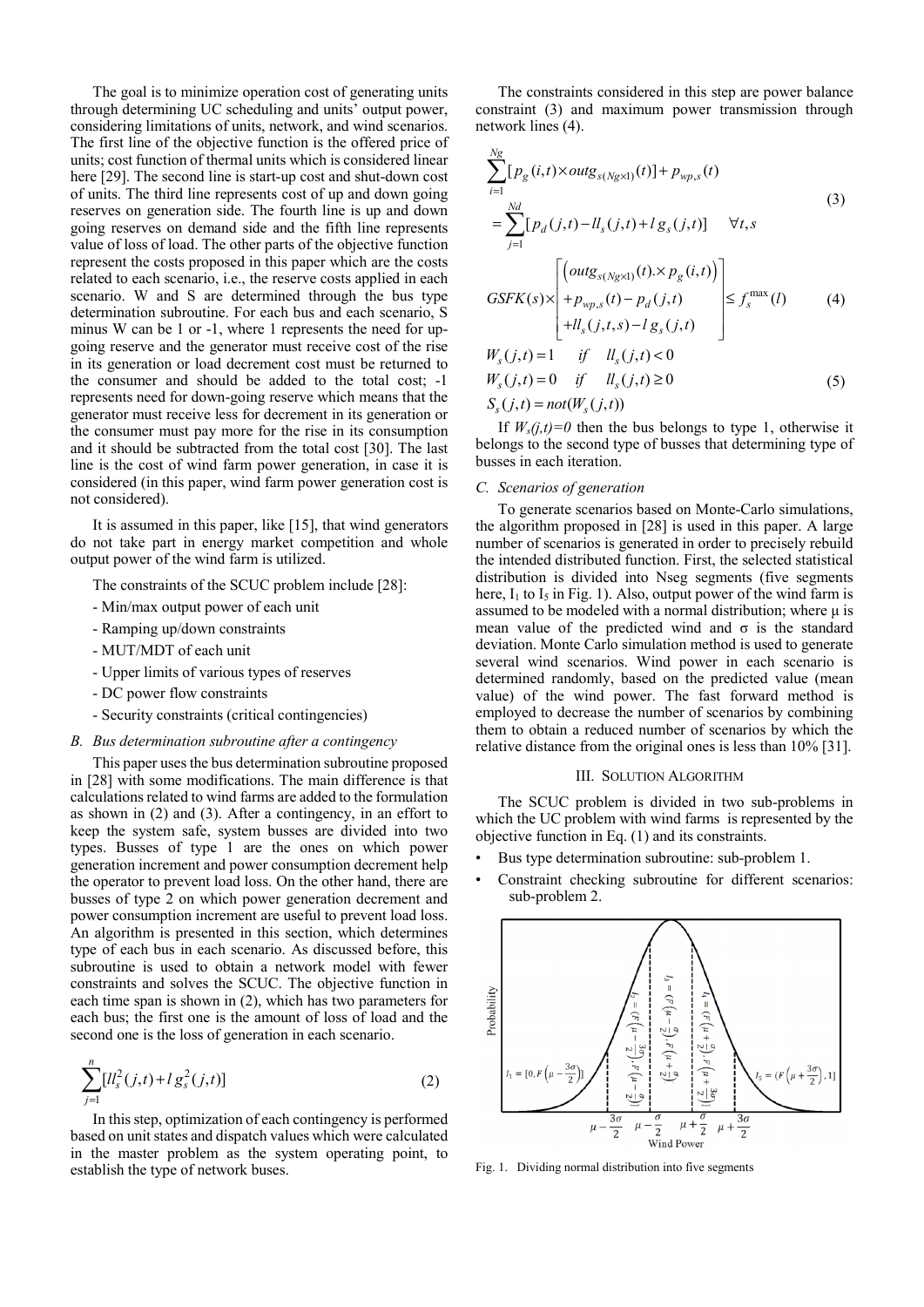Fig. 2 shows the algorithm employed for UC in the presence of wind farms. The type of buses at the first iteration can be found using a simple UC considering the network constraints. The UC program covers all credible contingencies including loss of generating units, line outage and different wind scenarios. Type of busses is determined afterward through results of this step and subroutine 1.

In the next step, power flow of every line is calculated through results of the main problem and bus determination problem. If the power flow exceeds the flow limit of transmission lines in any scenarios, the respective constraint is added to constraints of the main problem. In the next iteration, the UC problem includes these additional constraints, which are updated during each iteration, are also added to the list of main problem constraints. Different methods can be used as a stopping criterion for the program. In this case, optimization will continue until there is no violation in allowed criterions in all generated scenarios. The constraints related to the line flow violations which are added to the list of constraints in each iteration, will remain in the list until the last iteration of optimization.

#### IV. CASE STUDY

The system under study is the 24-bus IEEE RTS1 network. Like [14], the transmission line flow limits are different from IEEE RTS1 network [32]. Maximum power transmission for lines 11-13, 15-16, and 15-24 are reduced from the values described in [32] to 175, 60, and 175 MW, respectively. The model was implemented using the GAMS modeling package and solved using the CPLEX solver. Mean wind power generation is deemed to be 150 MW and the standard deviation is 5% of the mean value. Random parameter vector includes 64 random parameters that indicate accessibility of 26 generating units, 37 transmission lines and 1 wind farm generation. Total 3967 scenarios have been generated with Monte Carlo method. Using fast forward scenario reduction method, considering 10% relative distance between generated and reduced scenarios, 58 scenarios were selected [31].



Fig. 2. Flowchart of the SCUC program in the presence of wind farms

Table I presents energy and reserve costs for installing the wind farm in different busses. The results show that different UC costs are calculated for connecting the wind farm on different busses, even with the same wind scenarios. This indicates the importance of placement of wind units, because it has a great effect on costs.

Fig. 3 shows generation power of units, up and downgoing reserve on generation side and up and down-going reserve on demand side when the wind farm is connected to bus 3. Results illustrate that the total generation of thermal units and the wind unit at each hour is equal to the predicted load. The total system reserve has been increased compared to the network without the wind unit and it is because of production uncertainty of wind farms.

Fig. 4 shows the results of simulations for different percentages of wind power penetration (percentage of the total generated power coming from the wind farm) in the power system (wind farm is installed on bus 3).

It is seen in Fig. 4 that when there are no wind units in the network, the operation cost is 1214888.883\$. Thereby, it is clear that connecting a wind unit to the network results in a reduction of the cost. The magnitude of this reduction depends on the percentage of the total generated power coming from the wind farm. Next step is calculating power system operation cost for different uncertainties in production of the wind unit. The wind unit is installed on bus 3.



Fig. 3. Generation state of units and up and down reserves on load side



Fig. 4. Total operation cost for different values of wind farm penetration